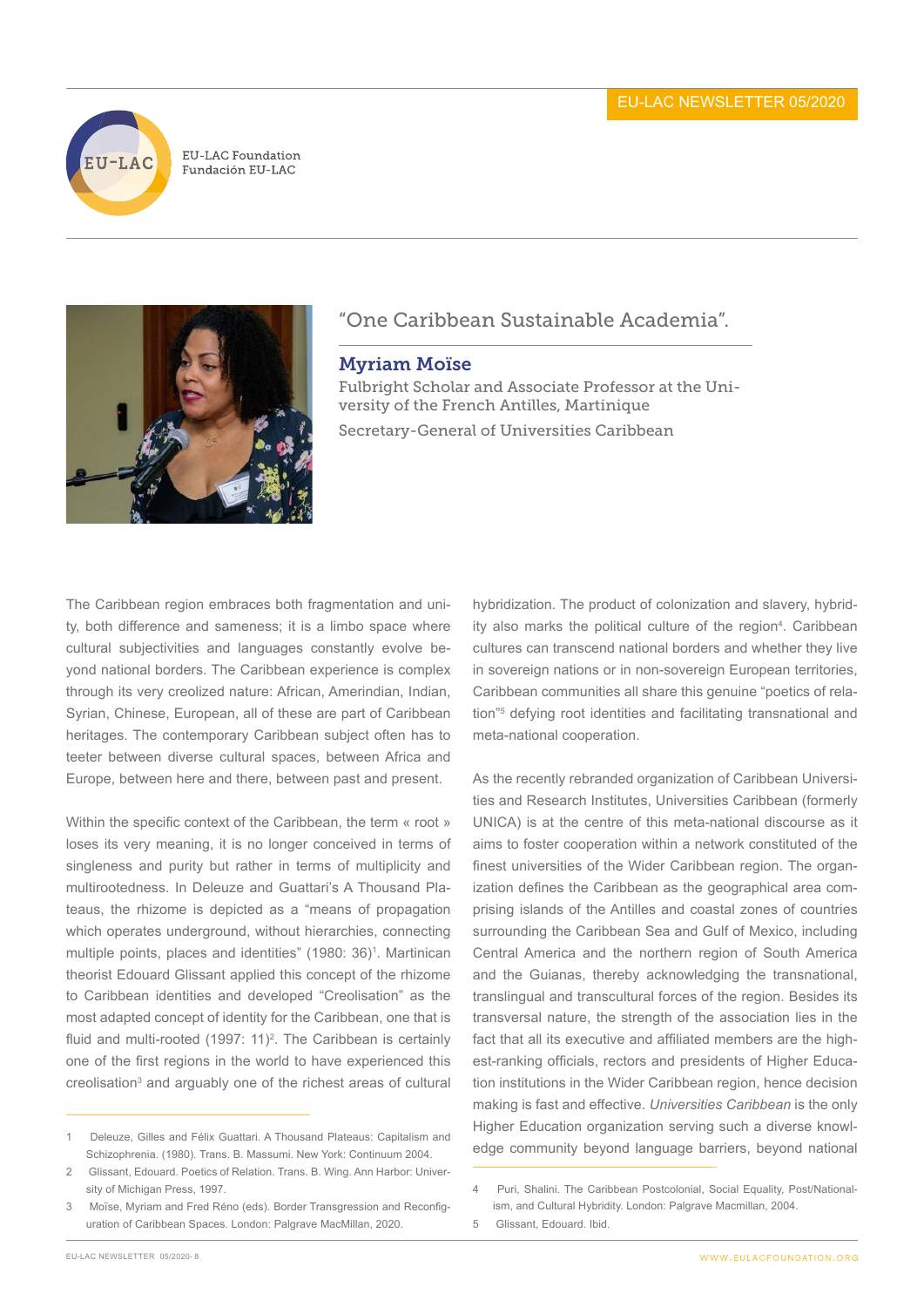

boundaries, and allowing bi-regional and trans-regional cooperation among Caribbean nation states, including European universities of the Caribbean such as member universities based in the French Antilles and in the Dutch Antilles.

The Executive committee of the association is very representative of this diversity as it is presided over by Sir Hilary Beckles, Vice-Chancellor of the University of the West Indies, with the collaboration of the Rectors of the Université des Antilles, the University of Curacao, the PUCMM in Santo Domingo, the University of Puerto Rico, and the University of Venezuela. Universities of the Wider Caribbean region have the duty to serve their communities and are able to make contributions to the priority research areas of sustainable development at all levels.

The organising principle guiding all academic initiatives is "ONE CARIBBEAN", with two signature events coordinated by *Universities Caribbean:* A biannual "One Caribbean Solutions" symposium to create opportunities for academics to engage with practitioners and build strategies to develop practical solutions to challenges faced by the Caribbean and Latin American region; An annual "One Caribbean Youth Forum" (#OCYF) to boost new entrepreneurship and create awareness among Caribbean youth of their roles as future leaders of the sustainable development of their region. Youth representatives who attended the OCYF 2019 originated mainly from the Wider Caribbean and France as the forum was coordinated by the Political Science students of the University of the French Antilles. All the students in attendance were encouraged to build a collaborative network across Europe and the Wider Caribbean.

The youth also attended the "One Caribbean Solutions" symposium in Martinique, an event which has played a significant role in identifying new fruitful collaborative paths between European and non-European academic partners. The main objective of this bi-annual symposium is to underline the fundamental role that universities play in putting in place concrete solutions to address the specific problems faced by Caribbean territories. This third edition was hosted by Université des Antilles (UA), an Executive member of Universities Caribbean; among the partners of this symposium were the Interreg ELAN programme (Linguistic Exchanges and Innovative Learning

through mobility), financed by the European Development Funds, the EU-LAC Focus (a Horizon 2020 EU-funded program), and the EU-LAC Foundation. All of these entities or programs continuously facilitate the implementation of collaborative actions between the EU and LAC regions.

The symposium was an opportunity to bring together European, Latin American and Caribbean Rectors, Presidents of universities, Directors of research institutes, as well as experts, and researchers specializing in Environmental Studies to develop a regional and global policy dialogue on ecological challenges, technological advances, and the link between the academic and industrial worlds. The scientific events organized by Universities Caribbean seek to offer a platform for international exchanges with leaders from the Caribbean and other parts of the world to discuss their role in the economic growth and the sustainable futures of their region. While the specificities of the Caribbean space are constantly emphasized through the concept "One Caribbean", priority topics for the region are discussed taking into account the significance of bilateral relations between the Wider Caribbean and Europe, and the development of strategic international partnerships. "One Caribbean" events create opportunities for academics to engage with experts in the field, and build strategies to develop unique solutions to important regional and global issues.

In light of the current COVID-19 pandemic that is currently affecting the world, including our region, the most recent initiative of *Universities Caribbean* consists of a general survey conducted among its membership so as to evaluate the impact of the COVID-19 crisis on the university sector. Like all other sectors, the Higher Education sector is severely impacted by wide scale institution closures across the region in an effort to help Caribbean countries contain the spread of this virus. A virtual forum will be organized to present the results of this survey and start post-crisis dialogues; this event will feature international experts and university leaders who will share best practices and initiatives in such a challenging context. As the Caribbean region is characterized by a lack of resources, now, more than ever, *Universities Caribbean* aims to assist its members with finding "One Caribbean" solutions for the longer-term resilience of education systems in the region.

Another project for which Universities Caribbean is currently